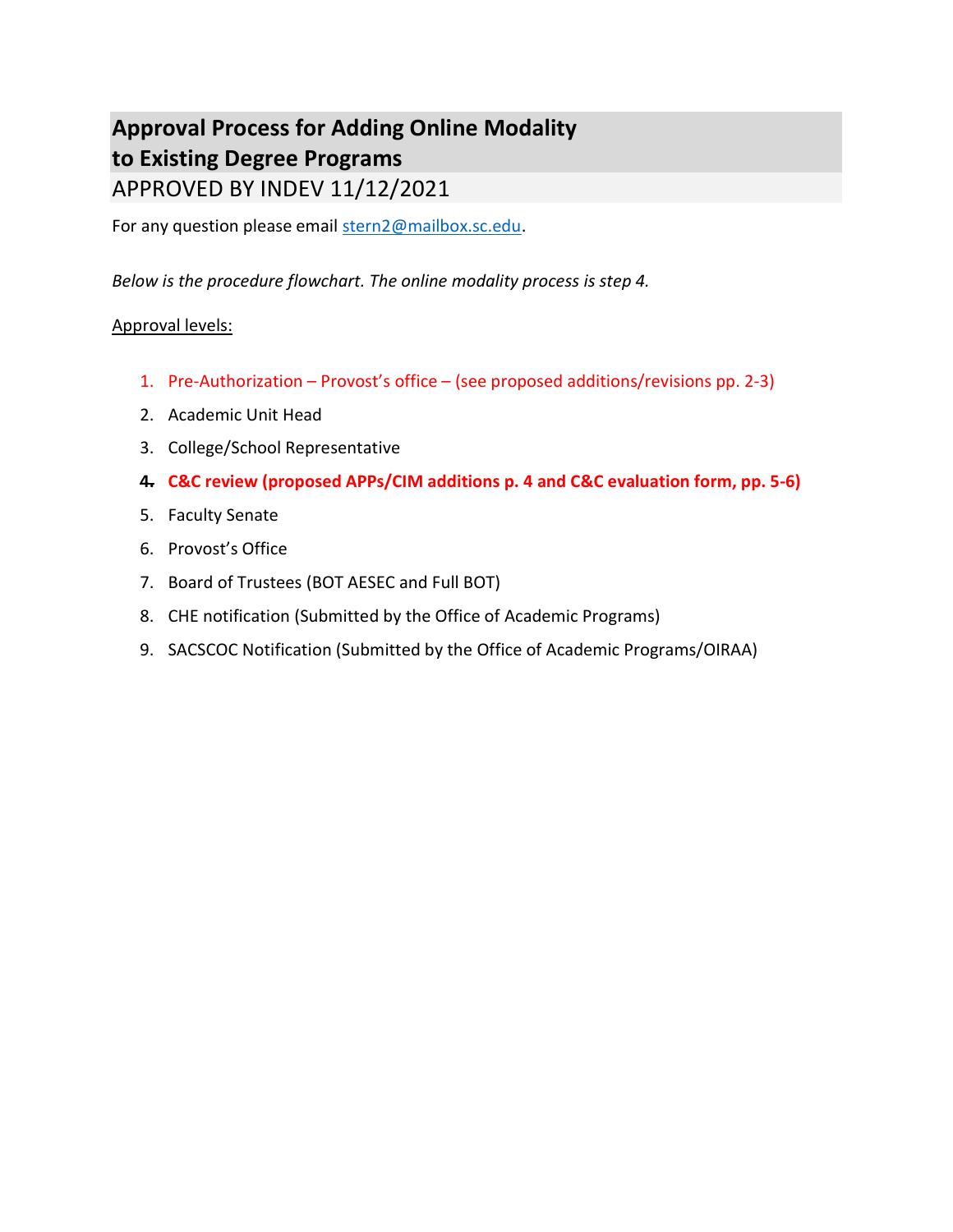## Current Pre-Auth for Program Modifications

Date of Request\* Name of Program or Unit\*

#### Contact Person\*

First Name Last Name Email\* Phone Number

#### Academic Program Liaison\*

First Name Last Name APL Letter of Support\* Please paste in a letter from your APL supporting this action.

#### College/School Dean\*

First Name Last Name Dean Letter of Support\* Please paste in a letter from your college or school dean supporting this action. Attach a completed budget and enrollment file (MS Excel file).\* No File Chosen

Download the PROGRAM MODIFICATION BUDGET & ENROLLMENT TEMPLATE [xslx].

#### Why this change to the Program/Unit and why now?

- Why is this change to the program/unit critical to advancing the University's mission?
- What existing programs/units provide related content? Could the proposed revised program/unit be more effectively mounted in collaboration with these programs/units?
- Why is it essential that this program/unit be revised at this point in time?

Please explain why now: \*

#### Demand for Change to Program/Unit

- What documentation can you provide of the demand for the program/unit?
- [REPLACE] Explain the demand for the addition of online modality at this point in time. Provide supporting documentation, including considerations regarding market demand, student demand, external contracts, etc.
- Where are there competing programs/units in the state/Southeast?

Please explain the demand for the change: \*

Proposed Revs/Adds for Online Modality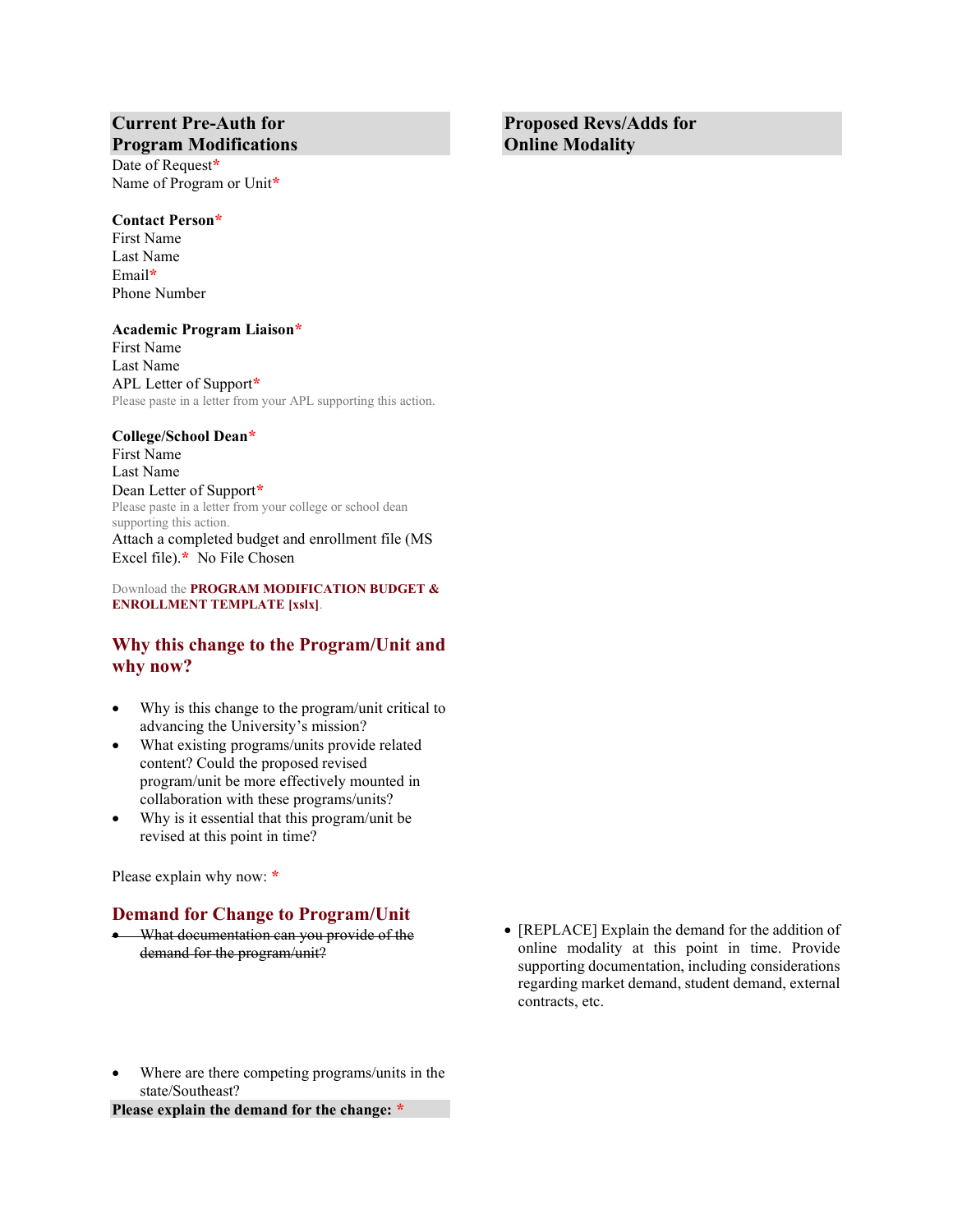#### Impact on USC Reputation

- In what ways will this change to the program/unit make a difference in the institution's academic reputation?
- What evidence is there that the change to the program/unit will allow sufficient intellectual rigor, and currency with theories and practices in the discipline to be maintained?

Please explain the impact on USC's reputation: \*

#### Resource Requirements

- $\bullet$  What previously approved programs does USC offer that are closely related to the new program and how are they related?\*
- Will significant additional equipment or facilities be needed? If so, please explain.\*
- Will significant additional financial resources be needed? If so, please explain.\*
- Will a significant number of new courses be required? If so, please explain.\*
- Will a significant number of new faculty be required? If so, please explain.\*
- Will a significant number of additional library/learning resources be required? If so, please explain.\*

#### Return on Investment

- In what ways will the change to the program/unit return USC's investment of resources in it?
- How long will it take for this change to show a return on USC's investment?

Please explain the return on investment: \*

#### **Sustainability**

- Does the change to the program/unit require new financial resources from the Provost's office? New faculty lines?
- How sustainable would the changed program/unit be if no new resources are forthcoming from the Provost's office, but if funds are reallocated within your unit or college?
- How long will it take before the program/unit as revised is self-sustaining?

Please explain the sustainability: \*

- REPLACE What previously approved online programs does UofSC offer that are closely related to the new program and how are they related?\* Highlight any similar online programs (or programs that may be perceived as similar) offered by other UofSC campuses including Palmetto College; articulate clearly the differences between the proposed program and those already approved; and provide a detailed rationale for initiating the proposed modality.
- ADD Will our existing online support services be adequate (including orientation, advising, career counseling, etc.)? Please explain additional needs and resources necessary to deliver them.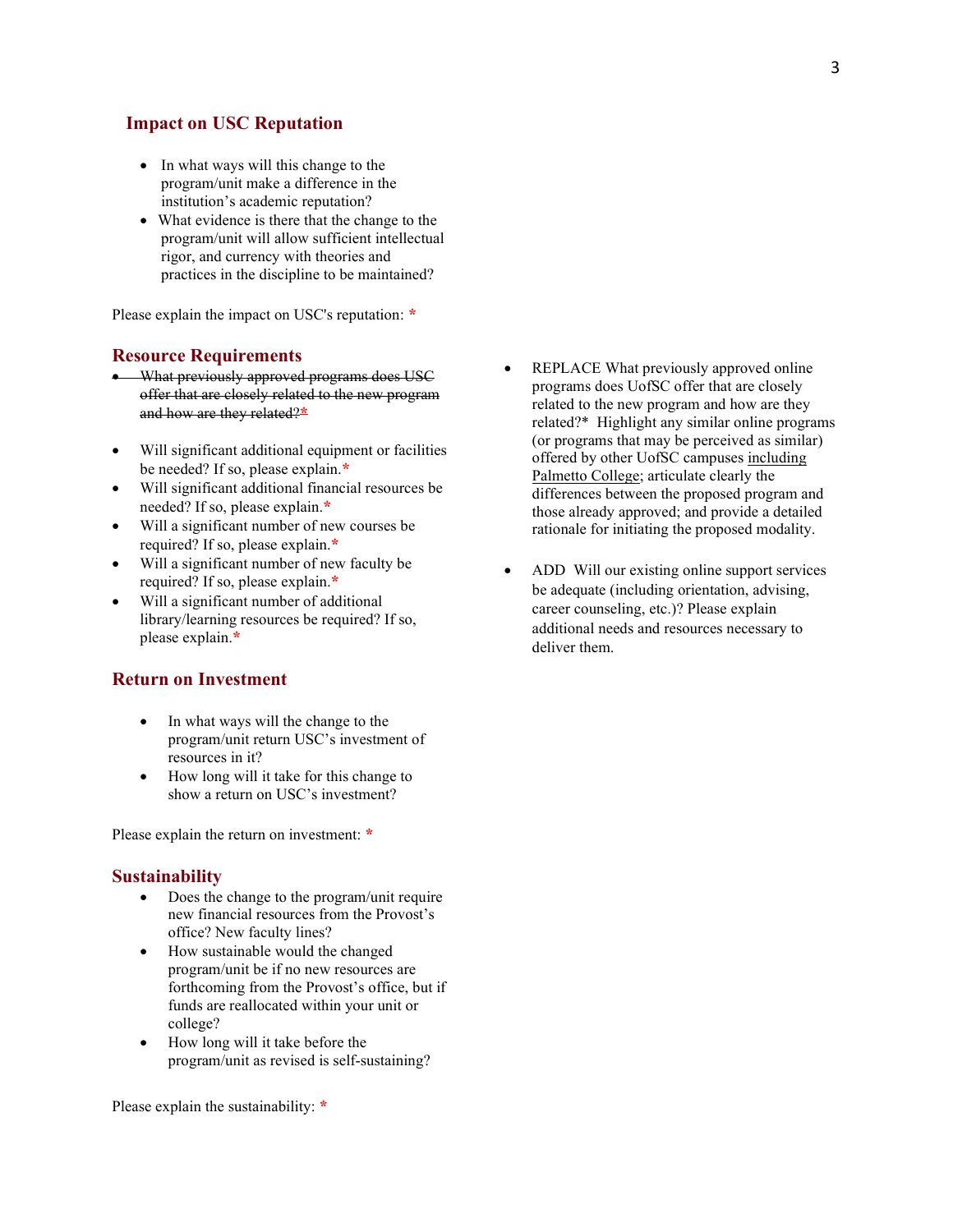# Proposed APPs/CIM questions for Adding Online Modality

Date Pre-Authorization was approved by Provost.

## Program Impact

## Impact on Carolina Core Students:

For adding online modality, provide an assured fully online pathway through the Core. List each class and identify which college(s) or school(s) has committed to offer fully online sections on a regular basis (i.e., at least once a year).

## Letters of Concurrence from impacted college representatives :

Letters required from all colleges/units offering the above Carolina Core classes

## Impact on Other Units or Palmetto College Campuses:

For adding online modality, provide an assured fully online pathway through all remaining degree requirements, including College Requirements, Program Requirements, and Electives. List each class and identify which college(s) or school(s) has committed to offer fully online sections on a regular basis (i.e., at least once a year).

## Letters of concurrence from the relevant units and Palmetto College

Letters required from all colleges/units offering the above classes

## Impact on face-to-face program within the major

How will the addition of online modality impact the face-to-face program. For instance, is it expected that staffing for the online program will draw from staffing for the face-to-face program, and to what extent? Is it expected that the online program will draw students away from the face-to-face program, and to what extent? What measures will be taken to ensure the sustainability of both programs?

# What previously approved online programs does UofSC offer that are closely related to the proposed program and how are they related?

Highlight any similar programs (or programs that may be perceived as similar) offered by other UofSC campuses including Palmetto College; articulate clearly the differences between the proposed program and those already approved; and provide a detailed rationale for initiating the proposed program online.

## Assessment plans

Will the proposed assessment measures, targets for acceptable performance, and/or program oversight for collecting and responding to assessment results remain the same as those for the existing face to face program?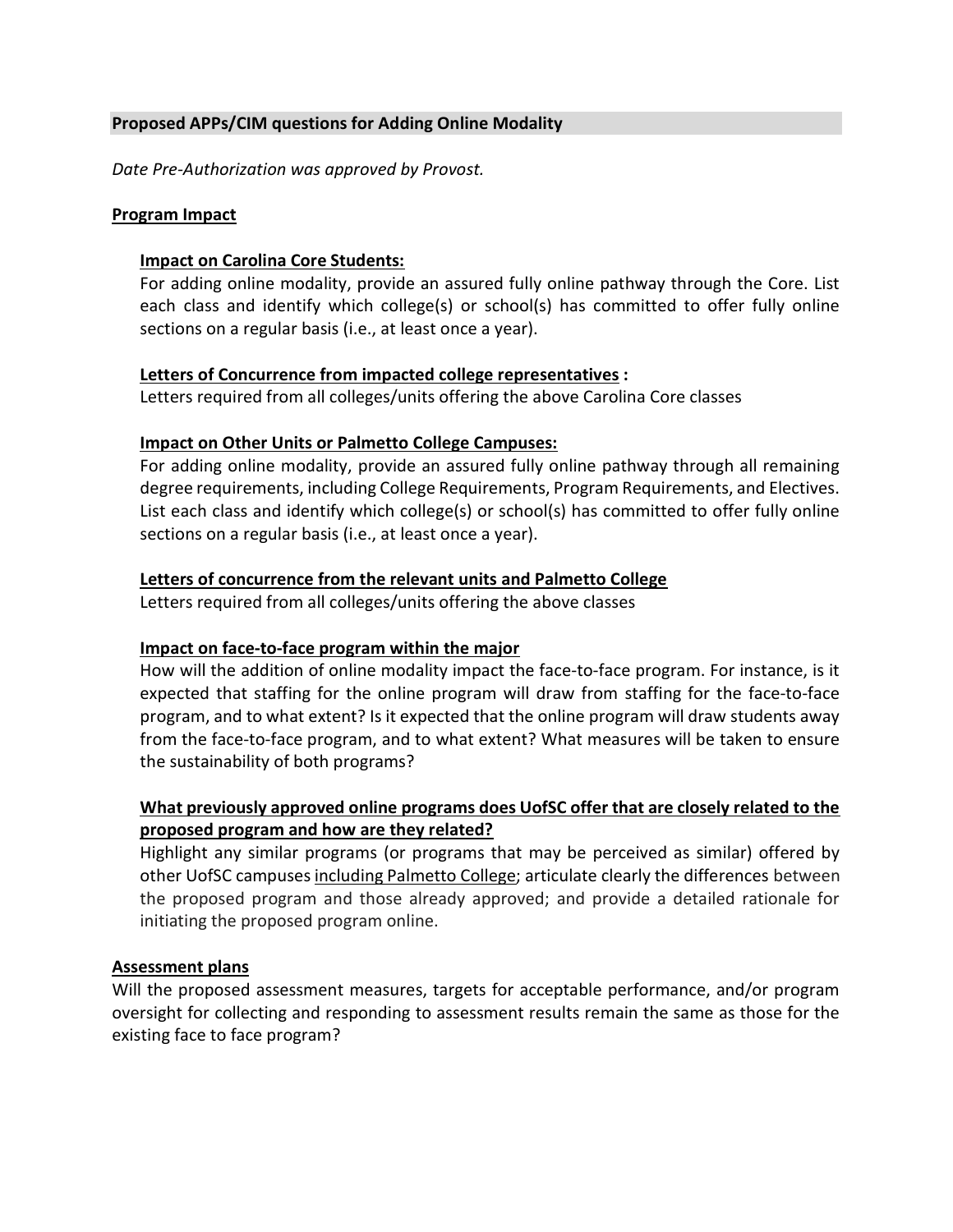#### Online Program Checklist for C&C - draft

Curricula and Courses Proposal Evaluation Form – Program Proposals

- 1. Is this a proposal for a course or a program?
- 2. Reviewer Name
- 3. Program Name
- 4. Is this a proposal to terminate a program?
- 5. Does the program termination affect other units?
- 6. Have letters of concurrence been submitted for each affected department?
- 7. Is this proposal for a new program or a change to an existing program?
- 8. Does the program follow the Program of Study Format? (1. Carolina Core; 2. College Requirements; 3. Program Requirements-Supporting Courses, Cognate/Minor, Electives; 4. Major Requirements-Major Courses, Major Electives)
- 9. If there are prescribed courses for any of the Carolina Core components, are the prescribed courses approved for that Carolina Core component? (e.g. MATH 111 prescribed as the course for the Carolina Core Analytical Reasoning and Problem Solving (ARP) component. MATH 111 is not an approved course to meet the ARP component and should not be allowed as a prescribed course in the proposal). https://academicbulletins.sc.edu/undergraduate/carolina-core-courses/
- 10. Are letters of concurrence present for any courses added or removed that are from a different unit than the program in the proposal?
- 11. Do any courses removed from the program affect other required courses in the program? (e.g. If Biological Sciences, BS were to remove BIOL 302 from the degree requirements, then a course proposal would be needed for BIOL 425, also a degree requirement, to remove BIOL 302 as a prerequisite. There are several courses in Biological Sciences, BS that require BIOL 302 as a prerequisite, so they would all need to remove 302 as a prerequisite if it were removed from the program.)
- 12. Are prerequisites for required courses included in the program? (e.g. STAT 509 is included in the program and has a prerequisite of MATH 142. Therefore, MATH 142 should also be included in the program.) Note: MATH 111/111i/112/115/116 are exceptions to this and should not be included in the program.
- 13. Are the concentration requirements within the major described? (e.g. Is it stated that selection of a concentration is required or optional? Are the concentration hours in addition to the base major requirements or in place of the base major or certain requirements of the base major –major electives?)
- 14. Is an integrative course required (not just an option) in the base major or in each concentration so that all students will complete an integrative course in order to graduate? https://academicbulletins.sc.edu/undergraduate/carolina-corecourses/#integrativecoursestext